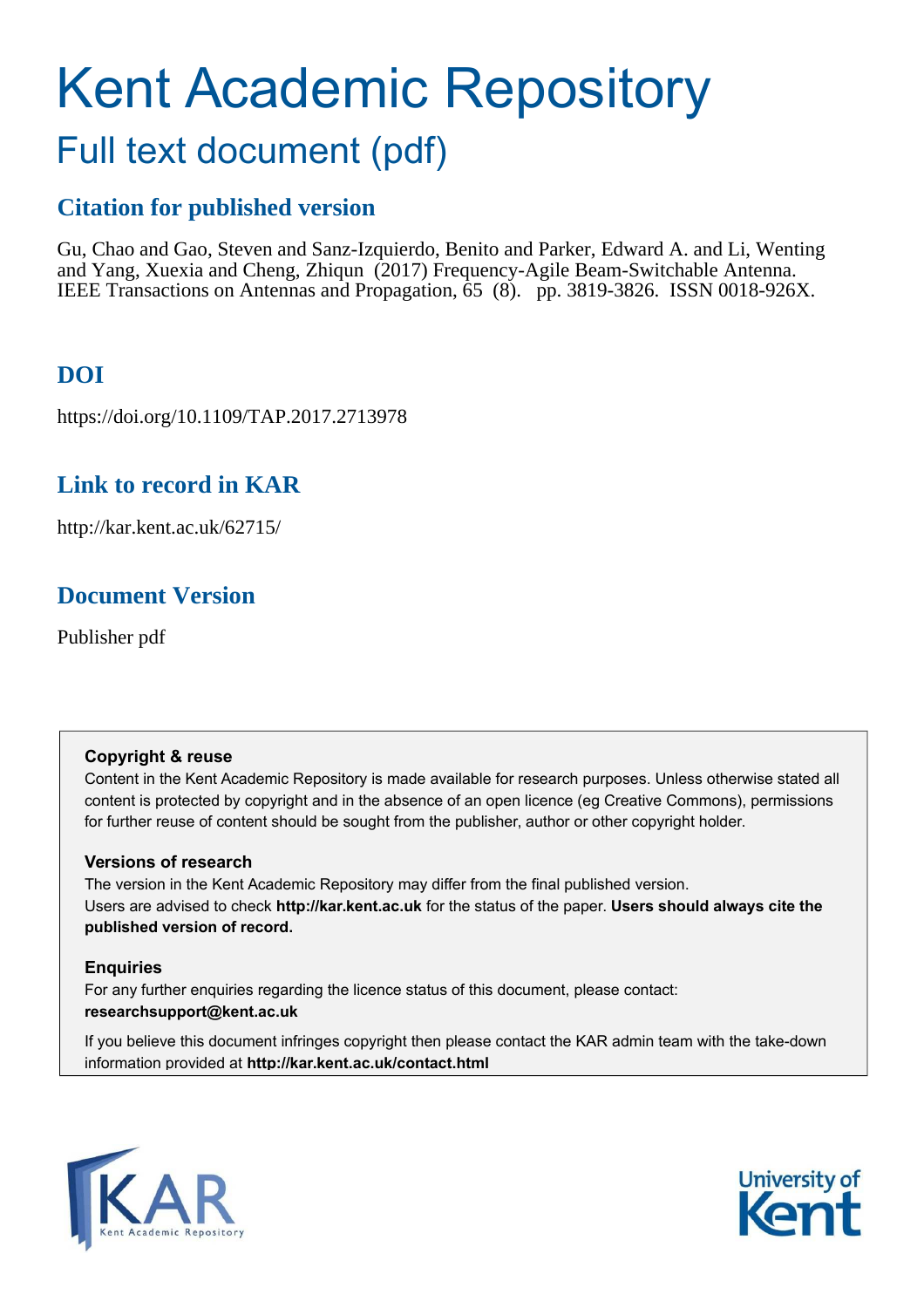# Frequency-Agile Beam-Switchable Antenna

Chao Gu, Steven Gao, *Senior Member, IEEE*, Benito Sanz-Izquierdo, Edward A. Parker, Wenting Li, Xuexia Yang, and Zhiqun Cheng

*Abstract***— A novel antenna with both frequency and pattern reconfigurability is presented. The reconfigurability is achieved by integrating an active frequency selective surface (AFSS) with feed antenna. The smart FSS comprises a printed slot array loaded by varactors. A novel dc biasing arrangement is proposed to feed the slots vertically so that the unwanted effects caused by bias lines are minimized. A monopole antenna is designed to illuminate the AFSS. The resulting structure can operate in a frequency tuning range of 30%. By reconfiguring the different sections of active FSS cylinder into a transparent or reflector mode, the omnidirectional pattern of the source antenna can be converted to a directive beam. As an illustration, half of the AFSS cylinder is successively biased, enabling the beam switching to cover the entire horizontal plane over a range of frequencies. An antenna prototype was fabricated and measured. Experimental results demonstrate the capability of providing useful gain levels and good impedance matching from 1.7 to 2.3 GHz. The antenna offers a low-cost, low-power solution for wireless systems that require frequency and beam reconfigurable antennas. The proposed design consumes about 1000 times less dc power than the equivalent narrowband beam-switching antenna design using p-i-n diode-loaded AFSS.**

*Index Terms***— Beam steering, frequency and beam reconfigurable, frequency selective surface (FSS), frequency tunable, reconfigurable antennas.**

#### I. INTRODUCTION

**FUTURE** wireless networks are going to evolve to provide significant improvements, such as higher data provide significant improvements, such as higher data rates, reduced end-to-end latency, and lower power consumption. Most wireless systems employ multiple antennas, which can lead to increased hardware complexity, large size, high power consumption, and high cost [1]. Reconfigurable antennas [2]–[6], with the capacity to electronically alter their operating modes, have been extensively studied during the past few decades. Such reconfigurable antennas are important for achieving optimum performance of wireless systems under various environmental conditions. Compared with frequency-switched antennas, which operate at some predefined separate frequency bands [7], [8], frequencytunable antennas can achieve dynamic control of relatively

Manuscript received September 24, 2016; revised January 24, 2017; accepted April 15, 2017. Date of publication June 16, 2017; date of current version August 2, 2017. This work was supported by the EPSRC under Grant EP/N032497/1. *(Corresponding author: Chao Gu.)*

X. Yang is with the School of Communication Engineering, Shanghai University, Shanghai 200444, China.

Z. Cheng is with the School of Electronic Engineering, Hangzhou Dianzi University, Hangzhou 310018, China.

Color versions of one or more of the figures in this paper are available online at http://ieeexplore.ieee.org.

Digital Object Identifier 10.1109/TAP.2017.2713978

narrow instantaneous bandwidths, and thus allowing operation over a larger bandwidth. Various continuous frequency tuning techniques employing varactors can be found in the literature [9]–[13]. A dual-band reconfigurable slot antenna is presented in [11], where two varactors are placed in appropriate locations of the slot to achieve dual-frequency operation. Hum and Xiong [12] propose a differentially fed, frequency agile patch antenna incorporating three pairs of varactors. The tuning range for −10-dB reflection coefficient is approximately from 1.8 to 3.15 GHz. Reference [13] presents a coplanar waveguide wideband monopole antenna integrated with a frequency tunable bandpass filter. The resulting antenna is demonstrated to have a tuning range from 2.88 to 4.62 GHz and a 50% gain reduction at the higher frequencies. Despite continuous frequency tuning, the beams of the reported antennas in [9]–[13] are all fixed.

Pattern reconfigurable antennas, on the other hand, can be exploited as a cost-effective substitute for conventional phased arrays that consist of expensive RF components, such as phase shifters and amplifiers. By subtly steering the antenna main beam toward the intended users, a pattern reconfigurable antenna can be used to suppress multipath fading and increase channel capacity. Much work has been done to design low-cost, pattern reconfigurable antennas incorporating RF switches [14], [15]. However, there are few solutions available for combining both frequency and pattern reconfigurability into a single antenna structure. A frequency-agile, switchedbeam antenna array described in [16] is capable of switching four beams using switched line phase shifters. But the antenna can only operate at two fixed frequencies (4.7 and 7.5 GHz). The combination of frequency and pattern reconfigurability into the same antenna leads to a simplified and highly integrated solution for size-constrained multifunction platforms where diversity schemes are employed to improve the system performance, for example, in multiple-input multiple-output communication systems.

More recently, metamaterials and periodic structures have been applied to reconfigure radiators [17]–[20]. By integrating tunable surfaces [21]–[25] with conventional antennas, it is feasible to develop antennas with multireconfigurability [9]. Costa *et al.* [26] present a frequency tunable and beam steerable antenna consists of a wideband bow-tie radiating element over an active artificial magnetic conductor. The measured results show a −10-dB *S*<sup>11</sup> tuning range from 2.3–3.0 GHz (26.4%) with broadside beam steering. The antenna has a low profile but its beam cannot steer over the entire horizontal plane. Electronic beam-switching antennas employing active frequency selective surface (FSS) have been an active research area in the last decade due to their potential

This work is licensed under a Creative Commons Attribution 3.0 License. For more information, see http://creativecommons.org/licenses/by/3.0/

C. Gu, S. Gao, B. Sanz-Izquierdo, E. A. Parker, and W. Li are with the School of Engineering and Digital Arts, University of Kent, Canterbury CT2 7NT, U.K. (e-mail: s.gao@kent.ac.uk).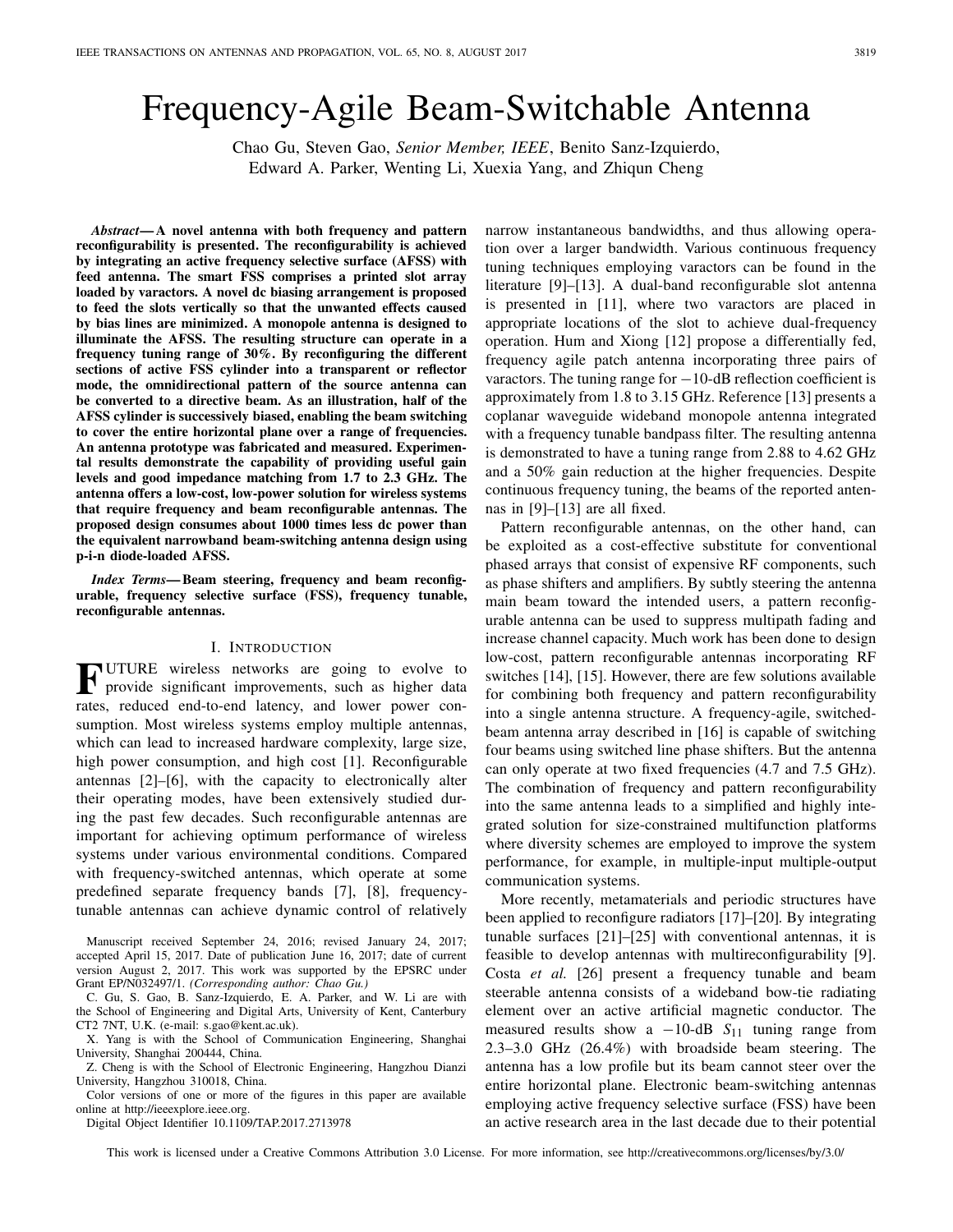

Fig. 1. Schematic of the ideal all-metal unit cell.

of achieving multireconfigurability. Unfortunately, the narrow impedance matching and radiation bandwidth of the published work [27]–[30] hinder their applications in practical systems.

In this paper, a novel frequency-tunable and beamswitchable antenna comprising a tunable FSS fed by a monocone antenna is presented. In contrast to the previously reported active FSS-based antennas [27]–[30], this paper uses varactor diodes instead of switching diodes. The use of varactor diodes enables the continuous tuning of antenna operating frequency in a wide frequency range. It is also viable to achieve beam switching at any frequency within the tuning range. More importantly, it consumes a tiny fraction of the dc power required to achieve all this. This paper is organized as follows. Section II discusses the novel biasing arrangement and how the active FSS is optimized. Section III describes the source antenna employed and analyses the effect of the metallic reflector as the reference antenna. Section IV presents the fabrication and measurements results. Finally, Section V discusses the results and the benefits of this paper, and Section VI provides some conclusions.

#### II. ACTIVE FSS DESIGN

Various FSS tuning applications can be found in the literature [21]–[24], but most of them cannot be applied to design beam switching antennas. Based on the previous work [30], it is feasible to employ the biasing technique comprising a double-sided structure where bias lines can be hidden behind the passive FSS. The whole structure is easy to be fabricated and no metallic through via is needed. Also, a thin flexible substrate is chosen in order to easily reshape the planar active FSS (AFSS) into a cylindrical one. The biasing structure, however, needs careful design to minimize potential unwanted resonances.

#### *A. Ideal FSS Unit Cell Analysis and Modeling*

As a preliminary examination of the tunability of the slot FSS, an ideal all-metal unit cell is simulated using the Floquet mode of the frequency domain solver in CST. The metal-only FSS unit cell consists of a half-wavelength slot in the center of a copper plate, as shown in Fig. 1. A varactor is connected between the gap and the physical bias circuit is excluded for simplicity. The dimensions of the unit cell in Fig. 1 are  $P_x =$ 48 mm,  $P_y = 25$  mm,  $S_x = 46$  mm, and  $S_y = 0.2$  mm. The slot FSS is a relatively simple structure, which makes it a good option for AFSS design as it comparatively lowers the complexity of the biasing circuit.



Fig. 2. EC model of (a) tunable unit cell and (b) varactor.



Fig. 3. Simulated transmission coefficients of the ideal unit cell.

To fully understand the tuning mechanism of the FSS, an equivalent circuit (EC) model is used as a simpler and faster method than full-wave simulation in CST. Fig. 2(a) shows the EC model derived from transmission line analogy. Essentially, the EC model is simply a parallel *LC* circuit. The inductance is associated with the electric current flowing in the patch and the capacitance consists of an intrinsic capacitance *C* between the gap of the slot and the variable capacitance  $C_v$ from the varactor diode. According to the bandpass filter theory, the resonance frequency of the FSS can be expressed as follows:

$$
f = 1/[2\pi\sqrt{L(C + Cv)}].\tag{1}
$$

It is clear that from (1), increasing the capacitance of the varactor shifts the resonance frequency downward. The tuning range is limited by the capacitance ratio of the varactor. Normally, higher ratios yield wider frequency tuning ranges. Here, we used an Infineon BB857 silicon varactor whose capacitance tunable range is from 0.52 to 6.6 pF. To simplify the simulation, the varactor is modeled as a series *RLC* circuit with a series inductance of 0.6 nH and resistance of 1.5  $\Omega$ , as shown in Fig. 2(b). Fig. 3 shows the simulated transmission coefficients of the ideal slot FSS without bias network for different capacitance values. It can be noted that by varying the capacitance from 0.5 to 1.5 pF, the slot resonance frequency can be tuned from 2.5 to 1.9 GHz with an acceptable transmission level. More importantly, the curve for 6.6 pF shows that between 1.2 and 3 GHz, the *S*<sup>21</sup> level is below −20 dB, which means almost no EM wave can be transmitted through the FSS. This is an extremely good feature for reconfiguring the FSS as a reflector, which is explored for the eventual structure.

#### *B. Bias Network Design*

The bias network is the most critical part of the active FSS design. Maintaining a simple network is beneficial for minimizing the unwanted effect caused by the bias lines. In our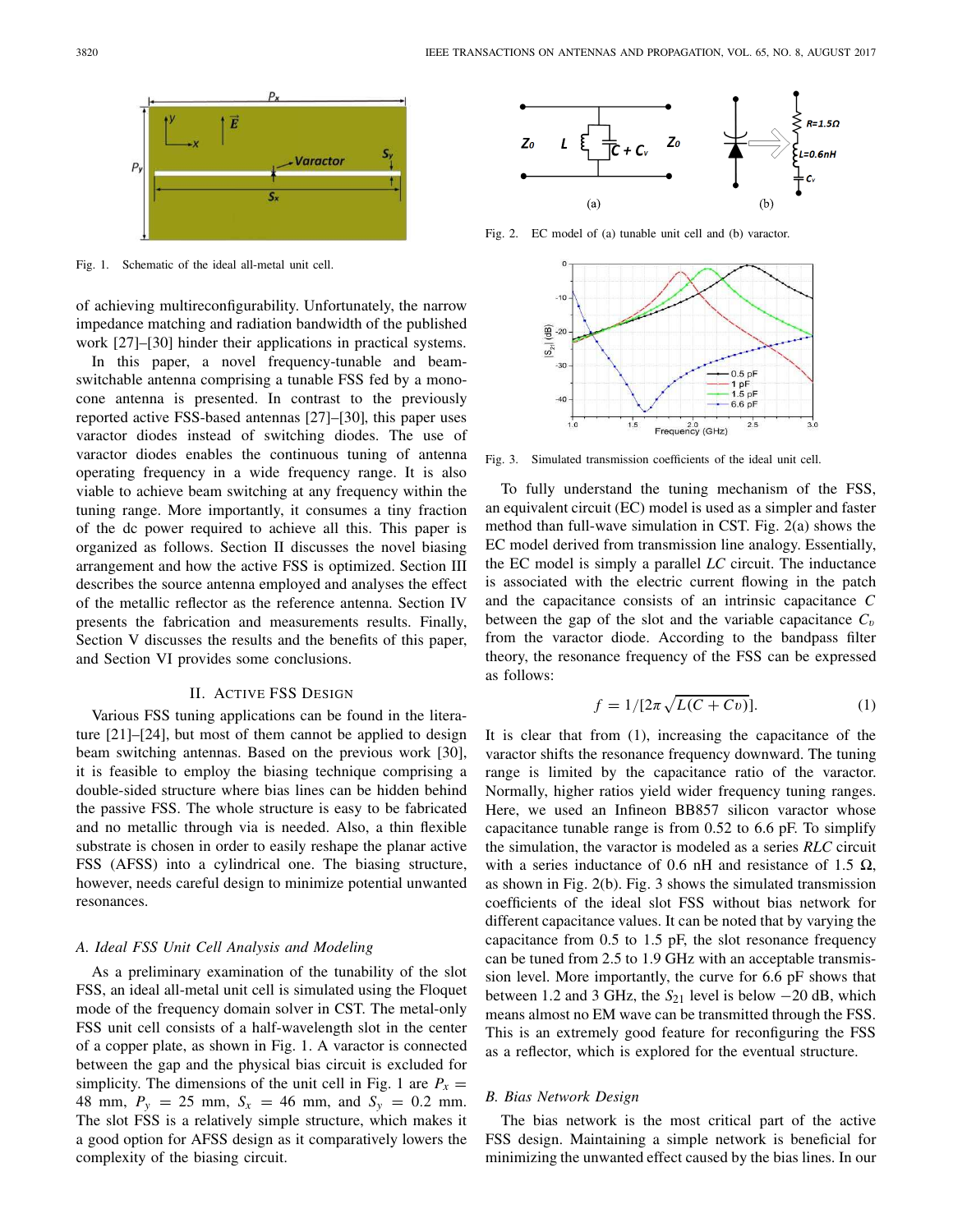

Fig. 4. Schematic of the resulting bias network.

TABLE I BIAS NETWORK DIMENSIONS [mm]



Fig. 5. Simulated transmission coefficients of the unit cell with bias network.

design, it is preferred that all the varactors are parallel fed to limit the maximum control voltage. Fig. 4 shows the devised network, which is etched on the other side of the substrate. Here, 0.05-mm-thick Mylar film with  $\varepsilon_r = 2.7$  and loss tangent of 0.0023 is used as it is flexible and can be used for conformal antenna applications. As can be seen from Fig. 4, two dc main control lines are located at each side of the slot, providing positive and negative connections for the varactor. The package size of the diode is about 2 mm $\times$  1 mm so the gap between the two pads for bridging the varactor is 2 mm and the width of the bias line are set to be 1 mm. The dimensions of the bias network are given in Table I. Fig. 5 shows the simulated transmission coefficients of the entire unit cell consisting of the substrate and bias lines.

The black line denotes the  $S_{21}$  of the unit cell with the substrate but excluding the bias lines at  $C_v = 0.5$  pF. Compared with the corresponding one in Fig. 3, adding a thin substrate has shifted the resonance frequency by 70 MHz, which is a minor effect. The other curves for different capacitances show that the transmission losses increase by adding the bias network. There are multiple resonances at lower frequencies, but they have no effect on the tunable range of



Fig. 6. Simulated current distributions on bias network at 2.4 GHz. (a) Without tuning stubs. (b) With tuning stubs.

the AFSS. It is worth noting that when the varactor is tuned to 6.6 pF, the whole surface acts like a reflector, blocking signals from 1.5 to 3.0 GHz.

#### *C. Tuning Stub Effect*

In active FSS designs, the bias network, if not well designed, will impact upon the frequency response of the entire resonant surface. In some cases, with the bias lines etched on the other side of the substrate, the frequency response of the FSS deteriorates when the network is complex and comparable to the wavelength. Indeed, the structure can be treated as a bandpass FSS layer (i.e., the slots) cascading a band-stop patch-type FSS (i.e., the bias lines), as the incident wave excites the bias network especially when the AFSS is close to an antenna feed. Thus, in this paper, two tuning stubs are used to maintain the desired transmission responses. The simulated current distribution at 2.4 GHz for the two cases is shown in Fig. 6. It is clear that without the tuning stubs, the induced currents are mostly along the bias lines and partially on the two vertical lines. This can be detrimental to the transmission coefficients as can be seen from Fig. 5 (dotted line). There is a band-stop pole from 2.2 to 2.4 GHz, which is exactly at the desired working frequencies. It can be noted from Fig. 6(b) that with the tuning stubs, the induced currents concentrate on the half tuning stubs only. There is negligible current distributed on the vertical lines. In light of the aforementioned discussion, the two stubs provide a method to detune the resonating bias network, enabling a reduction of the circuit resonance frequency and thus mitigating the effect caused by the network.

#### III. FREQUENCY TUNABLE ANTENNA DESIGN

After the investigation of the planar active FSS, the next step is to integrate it with a feed antenna. The planar FSS is rolled into a cylinder to mimic a corner reflector antenna.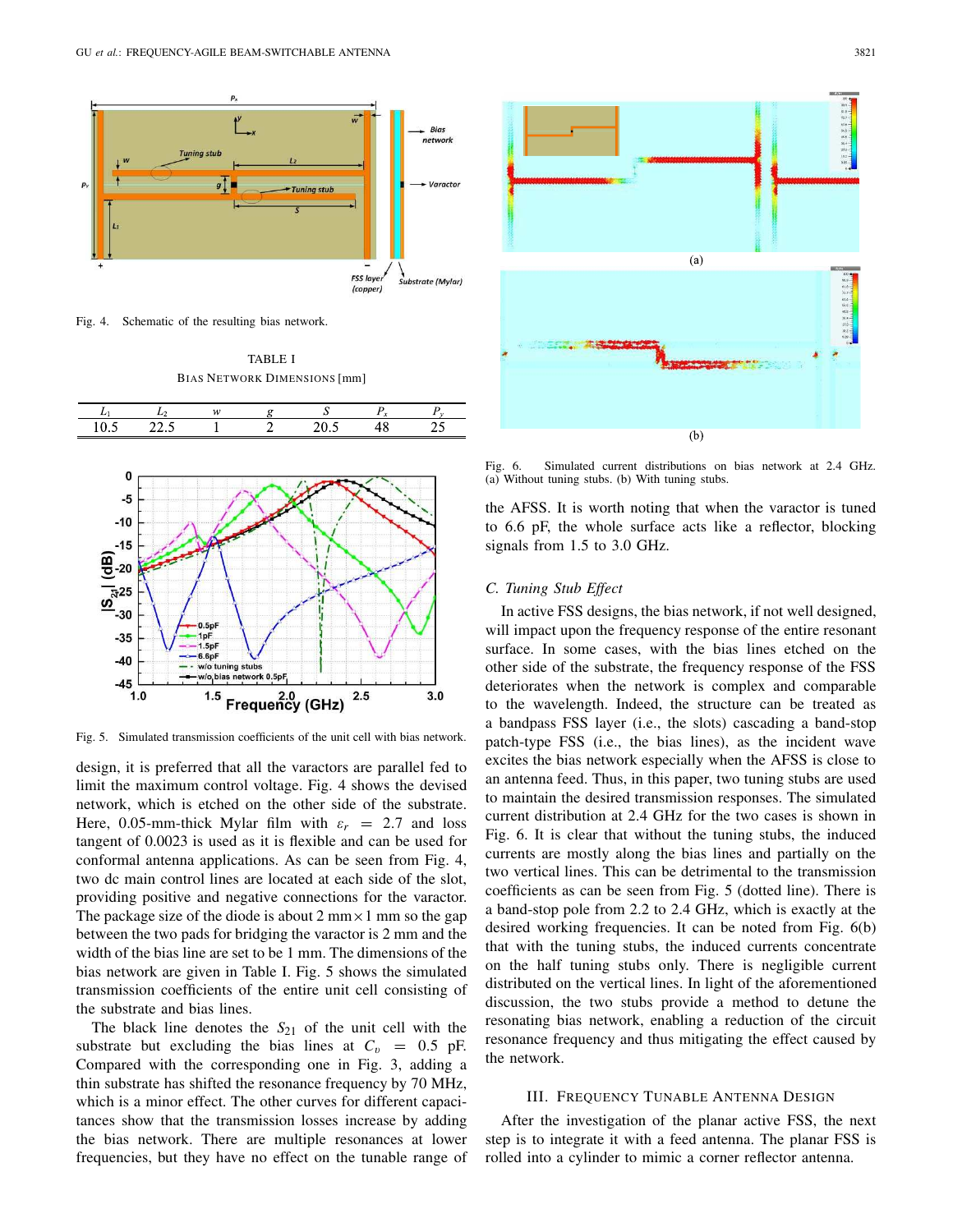TABLE II METALLIC REFLECTOR ANTENNA DIMENSIONS [mm]





Fig. 7. Schematic of the metallic reflector antenna.



Fig. 8. Simulated reflection coefficient and gain of the reference antenna.

#### *A. Metallic Reflector Antenna*

It is necessary to investigate the reflector antenna to give some design guidance about the influence of AFSS size, feeder dimensions, and so on. A conical monopole antenna is used as the radiator, as shown in Fig. 7. The dimensions of the reflector antenna are given in Table II.

The metallic reflector antenna is used as a reference and optimized to have stable performance in terms of impedance matching and gain. Fig. 8 shows the simulated reflection coefficient and gain of the antenna. The operating frequency covers 1.5–2.7 GHz. It can be noted that the gain rises gradually owing to the increased aperture size. The computed radiation patterns are shown in Fig. 9.

#### *B. AFSS Antenna Design*

The parameters of the reference antenna, *R<sup>c</sup>* and *H* (Table II), can be used as the initial values for the active FSS cylinder design. Before rolling the planar FSS into a cylinder, the number of unit cells along the circumference and axis is deduced from the following equations:

$$
N_x = 2\pi \times R_c / P_x \tag{2}
$$

$$
N_{y} = H/P_{y}.
$$
 (3)

The final structure consisted of 10 columns and 8 rows, as shown in Fig. 10. Note that a half cylindrical AFSS and



Fig. 9. Simulated radiation patterns of the reference antenna.



Fig. 10. Schematic of the final antenna structure.

diodes have been made transparent in Fig. 10 for clarity. The dimensions of the resulting antenna are the same as those of the metallic reflector antenna except that the reflector is replaced by the cylindrical AFSS. To explore the feasibility of the frequency tuning and beam switching, the entire configuration is simulated CST using the frequency-domain solver. To avoid generating excessively large numbers of meshcells and to reduce the computing time, the thin substrate and the bias network are not included in the simulation, and the numerical results are nevertheless a reliable guide in evaluating the experiment results. To demonstrate the frequency tunability of the antenna, a series of capacitance values of the varactor is chosen in order to obtain different *S*<sup>11</sup> ranges. All the values are extracted from the data sheet provided by the manufacturer.

Fig. 11 compares the simulated  $S_{11}$  of the antenna in various states. The yellow area denotes the operational frequency range. It can be seen that the usable frequency band can be shifted upward as the capacitance decreases gradually. There are multiple reflections inside the cylinder, resulting in corresponding resonance frequencies. But at those irrelevant frequencies, the antenna is inefficient, since the aperture of the AFSS is only optimized for the specified band. Fig. 12 shows the radiation patterns at different capacitances. It is clear that the tilt angle in the E-plane increases when increasing the resonance frequency, whereas the beamwidth in the H-plane decreases. The backlobe levels are all below −15 dB. The simulated gains at the various states are shown in Fig. 13. It can be noted that the peak gain can be tuned with the same trend as with the metallic reflector antenna. Meanwhile, the gain at each state has a certain bandwidth. Therefore,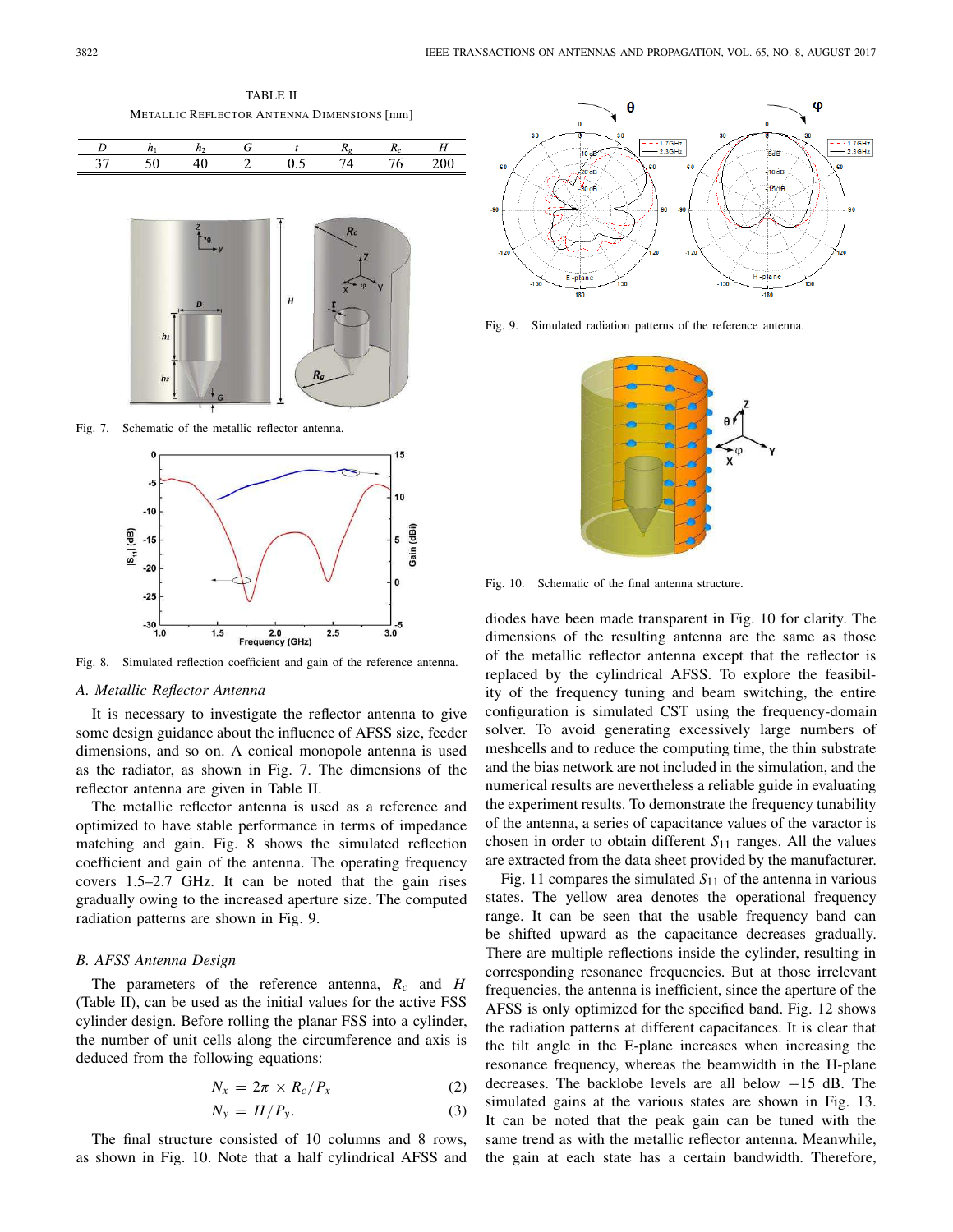

Fig. 11. Simulated  $S_{11}$  of the antenna at (a) 1.5, (b) 1, and (c) 0.5 pF.



Fig. 12. Simulated radiation patterns at specific frequencies.

by gradually increasing the bias voltage applied to the varactors, the peak gain value increases with frequency for each bias voltage. Fig. 14 shows simulated five beam-switching states for the diode capacitance 1 pF (corresponding to the resonance frequency of 1.95 GHz) in the H-plane. If five columns are successively reconfigured as a reflector, in total ten beams can be generated to cover the horizontal plane.

#### IV. ANTENNA FABRICATION AND MEASUREMENT

To verify the simulated planar FSS, a prototype was fabricated and measured in a plane wave chamber. A photograph of the AFSS and resulting antenna under test is shown in Fig. 15. The measured transmission response of the tunable FSS at



Fig. 13. Simulated gain ranges at different diode states.



Fig. 14. Simulated switched beams at 1 pF in the H-plane.



Fig. 15. Fabricated bias circuit on the substrate and the final antenna.

different dc voltages is shown in Fig. 16. As can be seen from Fig. 16, the resonance frequency increased from 1.75 GHz for 7.6 V to 2.35 GHz for 28.1 V, while the passband insertion loss reduced from 3 to 0.5 dB. Moreover, when the capacitance is tuned to 6.6 pF at 0 V, the FSS is switched to reflection mode as the transmission coefficients are all below −12 dB across the tuning range. This feature is favorable for the beam switching antenna design as it requires zero control power.

A polystyrene foam is used to support the FSS cylinder above the ground plane. The dc control lines can be hidden under the metal ground plane of the monocone antenna, shielding the unwanted signal from the cables. As discussed in Section III-B, half of the AFSS cylinder is required to be applied a variable voltage, while the other half is left with zero bias voltage. Fig. 17 shows the details of the bias network. To simplify the dc control system, all the positive lines are combined together and connected to the positive of the power supply, which has a tuning range of 0–30 V, and hence switching ON/OFF the negative lines can control each column of the AFSS cylinder. Moreover, to activate a half cylinder, five negative lines can be connected to the negative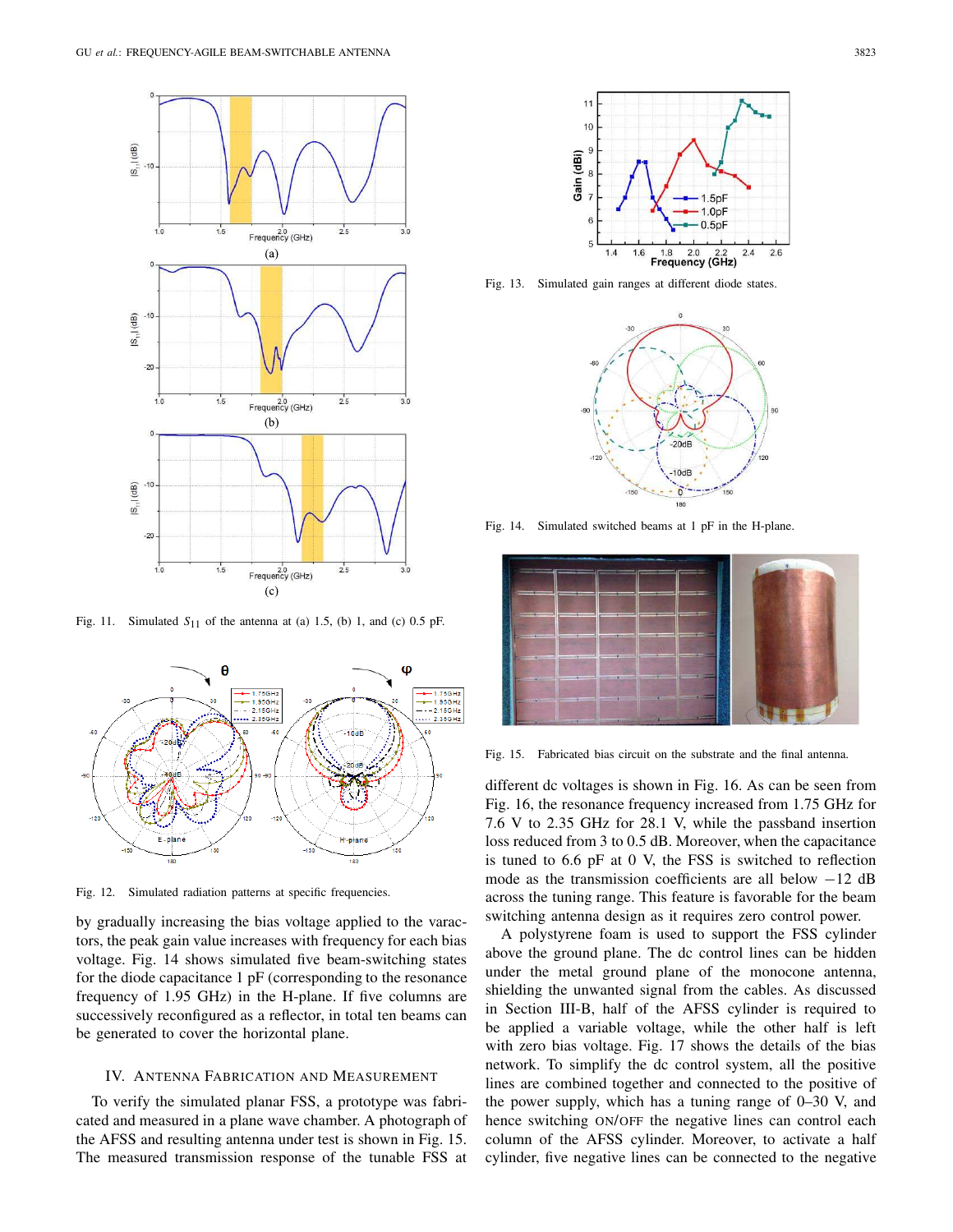

Fig. 16. Measured transmission coefficients of the tunable FSS.



Fig. 17. Schematic of the bias network of half AFSS.

of the power supply. When integrated into a larger system, the positive line here could become the common ground, while the structure would be controlled through varying negative voltages. Nevertheless, the flexibility of the biasing configuration allows the use of a common ground on the negative lines and varying positive voltages. It should be noted that the  $10-k\Omega$  resistors are only used for protection and isolation purposes. Fig. 18 compares the measured reflection coefficients versus frequency at the corresponding bias voltages. It is noted that the antenna impedance matching ranges can be tuned with the applied voltage. Theoretically, the poles of *S*<sup>11</sup> are in accordance with the resonance frequencies of the AFSS transmission coefficients. Note that there is a slight frequency shift at most of the bias voltages and a 150-MHz discrepancy at 28.1 V. Still, the antenna remains well matched at each range of the operating frequency.

Following the validation of the *S*-parameters, the antenna was measured in an anechoic chamber. Fig. 19 shows the measured gains for the four bias voltages. As predicted, the peak gain is tuned from 1.7 to 2.3 GHz, which corresponds to a 30% range. Compared with the simulated gains in Fig. 13, the tunable range is slightly smaller than the simulated results from 1.65 to 2.3 GHz. Note that this range is close to the one of the measured passband in Fig. 16. There is a good reason to believe that the FSS can be regarded as a spatial filter and when it is integrated with an antenna, the gain tunability of the resulting antenna follows the same trend of the passband tunability of the filter. As can be seen from Figs. 13 and 19,



Fig. 18. Measured antenna reflection coefficients at (a) 7, (b) 8, (c) 10.1, (d) 15, and (e) 28.1 V.

there is a measured gain drop of 2.5 dB, and a simulated gain drop of 3 dB. This antenna gain drop occurs for the following two main reasons. First, since the frequency tuning range is from 1.6 to 2.4 GHz, the effective aperture size is smaller at the lower frequencies. The gain of the aperture antenna decreases with frequency. Second, as can be seen from Fig. 16, the active FSS is designed and optimized at around 2.4 GHz, and the transmission coefficient drops when tuning the FSS from 2.4 GHz to the lower frequencies. The reflected waves cause multiple reflections and feed blockage inside the antenna structure, and thus, the antenna efficiency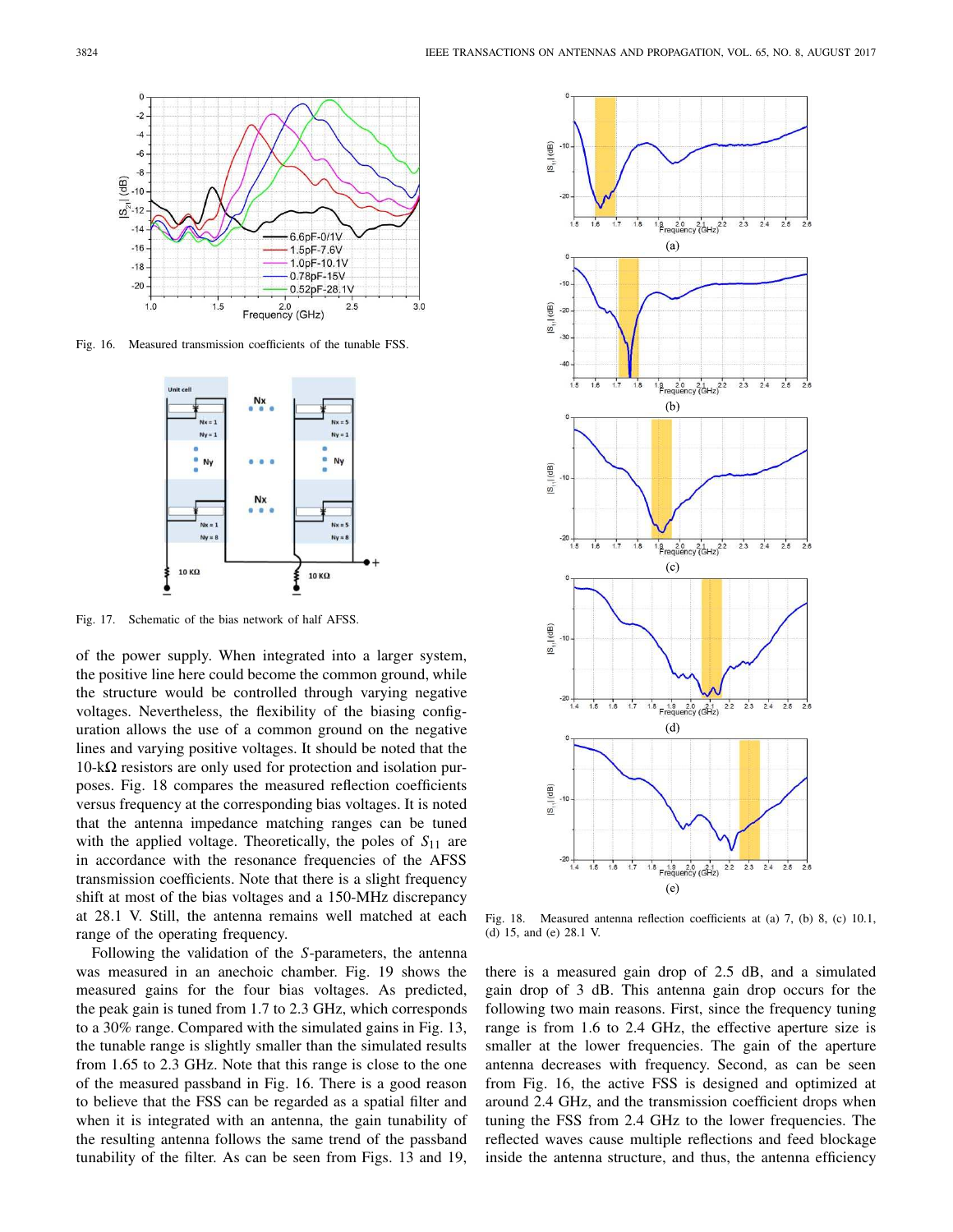

Fig. 19. Measured antenna gain tuning ranges for the four bias voltages.



Fig. 20. Measured radiation patterns at the peak-gain frequencies.



Fig. 21. Measured switched beams at 1.9 GHz in the H-plane.

degrades with frequency. On the other hand, the discrepancy between the measured and simulated results is caused by the model simplification in the simulation. To avoid generating large amounts of mesh cells in the cylindrical AFSS antenna structure, the thin substrate is omitted in the CST frequency domain simulation. So, the substrate loss leads to a lower measured gain. Other losses, such as conductor and diode losses, also contribute to the drop in the measured gain.

Radiation patterns were measured for several diode control voltages. Note that half of the AFSS cylinder (five columns) is biased while the other half is connected to zero bias voltage. It is expected that the same antenna performance will be realized if different half AFSS cylinders are selected owing to the structure symmetry. Fig. 20 shows the measured results in the E- and H-planes at the peak-gain frequencies. For most cases, there is good agreement between the simulation and measurement results. The higher level sidelobe and backlobe found in the two planes are the consequence of the imperfect

TABLE III COMPARISON OF THE PROPOSED ANTENNA WITH PREVIOUS WORKS

| Ref No.                   | $\lceil 12 \rceil$                                | [13]                                              | $[16]$               | [26]                                              | [30]                                                             | This<br>work                                          |
|---------------------------|---------------------------------------------------|---------------------------------------------------|----------------------|---------------------------------------------------|------------------------------------------------------------------|-------------------------------------------------------|
| Frequency<br>tuning range | 54.5%                                             | 46.4%                                             | Dual<br>band         | 26.4%                                             | No                                                               | 30%                                                   |
| Beam<br>switching         | No                                                | No                                                | <b>Broads</b><br>ide | <b>Broads</b><br>ide                              | Full<br>azimut<br>h                                              | Full<br>azimut<br>h                                   |
| Gain (dBi)                | $-1 - 6$                                          | $0.21 - 1$<br>$\cdot$                             | 5/5.4                | 5                                                 | 8.7                                                              | $7.4 - 10$                                            |
| <b>Dimensions</b>         | planar<br>$0.7\lambda_0 \times$<br>$0.7\lambda_0$ | planar<br>$0.8\lambda_0 \times$<br>$0.7\lambda_0$ | N/A                  | planar<br>$0.7\lambda_0 \times$<br>$0.7\lambda_0$ | $1.8\lambda_0 \times$<br>$1.8\lambda_0 \times$<br>$1.6\lambda_0$ | $1.4\lambda_0 \times$<br>$\lambda_0 \times \lambda_0$ |

TABLE IV POWER-CONSUMPTION COMPARISON

| Ref.<br>No.              | This<br>work at<br>28.1V | This<br>work at<br>15V | This<br>work at<br>10.1V | This<br>work at<br>7.5V | [16]        | [30] |
|--------------------------|--------------------------|------------------------|--------------------------|-------------------------|-------------|------|
| Power<br>consum<br>ption | 27 <sub>u</sub> W        | $12.5 \mu W$           | 6uW                      | $3\mu W$                | 182.4m<br>W | 24mW |

replacement of the metallic reflector. It can be noted that for the E-plane radiation pattern at 1.7 GHz, the sidelobe is at −9.5 dB, which is higher than the simulated result. Fig. 21 shows the measured switched beam in the H-plane at 1.9 GHz. It is demonstrated that by successively selecting half of the AFSS cylinder, the generated beams are capable of covering the entire horizontal plane.

#### V. DISCUSSION

Table III compares the characteristics of the previously reported works and our design described in Section III and Section IV. The work in this paper is capable of both frequency tuning and beam switching with a higher gain tuning range. Also, this is the first report of frequency and pattern reconfigurable antenna that can steer the beam covering 360° in the horizontal plane. Moreover, the maximum gain of the presented antenna is higher than any one of the cited papers in Table III, with a moderate frequency tuning range.

To provide insight into the antenna dc power rating, the power consumption of the proposed antenna at different tuning states is given in Table IV. Note that all the values are calculated when half of the AFSS cylinder is activated. The other half is not connected to the power supply so there is no power consumed. Also, the power consumption of the same slot AFSS structure (i.e., the same columns and rows as the configuration of this paper) loaded by p-i-n diodes is provided in Table IV. It is obvious that the varactor-loaded design features an extremely low power consumption: a level that is just 0.1% of that for the design employing p-i-n diodes [30].

#### VI. CONCLUSION

The frequency tuning and beam switching characteristics of a novel antenna have been presented. A slot FSS array incorporating varactor diodes is employed to produce the passband tunability. When integrated with a feed antenna, the impedance matching and peak gain of the antenna can be tuned by varying the applied dc voltages. Directive beams